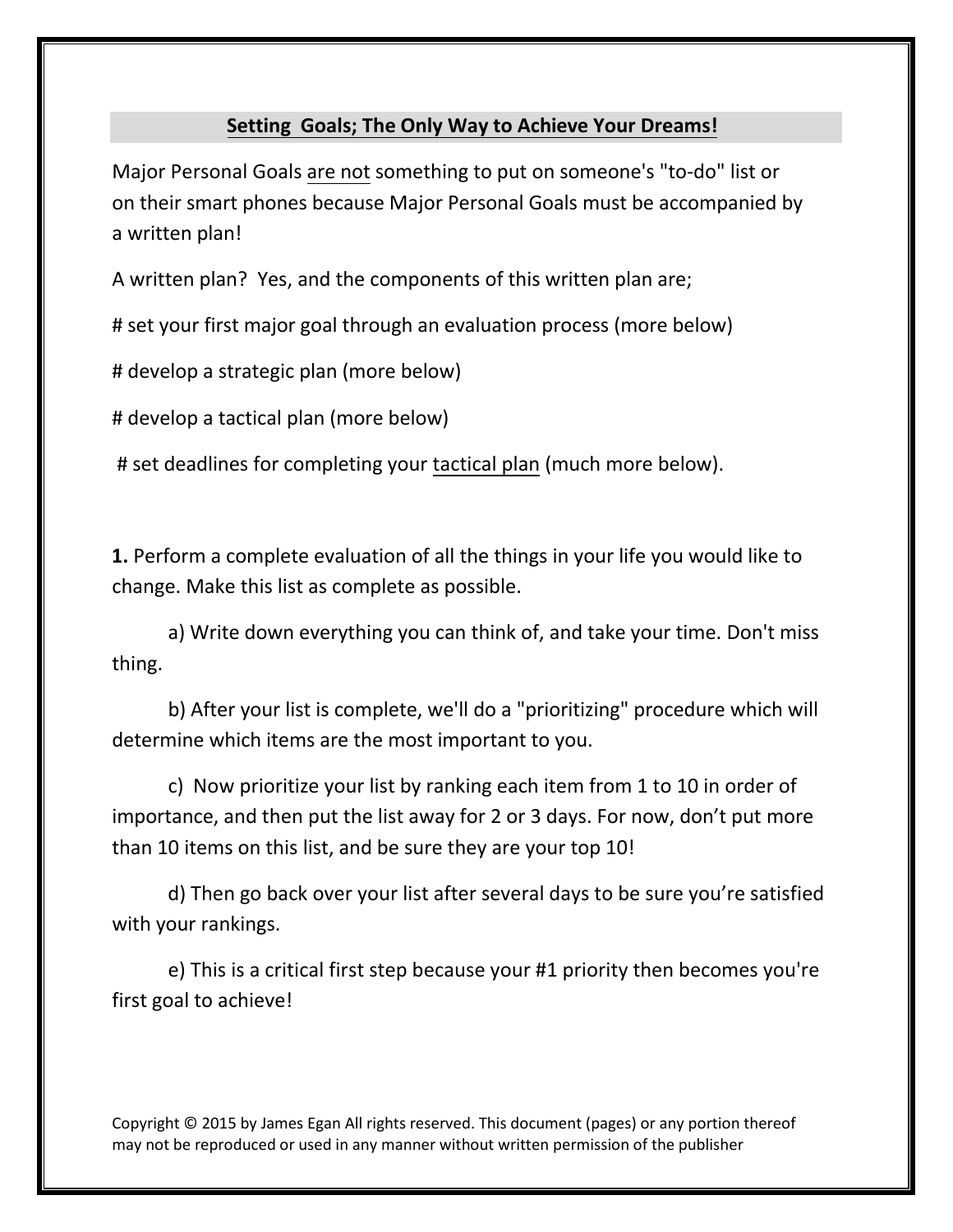**2**. Once you have your first (top priority) goal you must develop a "Strategic Plan" (more on this below). This will be your roadmap to success.

**3**. Then write your "Tactical Plan" (more on this below), which will achieve your strategies. (#2 and #3 have to work in tandem)

**4**. You must then establish target dates for the completion of the tactical plan, and thus the goal!

Understanding the necessity and connection of the Strategic Plan to the Tactical Plan is crucial to the success of every major goal! It's the difference between success and failure!

Remember, we're trying to achieve something that's very important to you. Goals that are important major goals are not something to be put in your daily planner or smartphone. If they are, then you don't need this program to accomplish them. Just put them on your to-do list and do them!

We're talking about life changing goals that require a written plan to be successful! This is the only way you can be assured of achieving any personal goal you've dreamed about, but never knew exactly how to go about achieving it.

You must learn and follow the "process" that's shown above. It's imperative for achieving any goal!! Part of the special process is completing the "situation analysis" but, if you already have a major goal you'd like to achieve, then start with the Strategic and Tactical Plan immediately.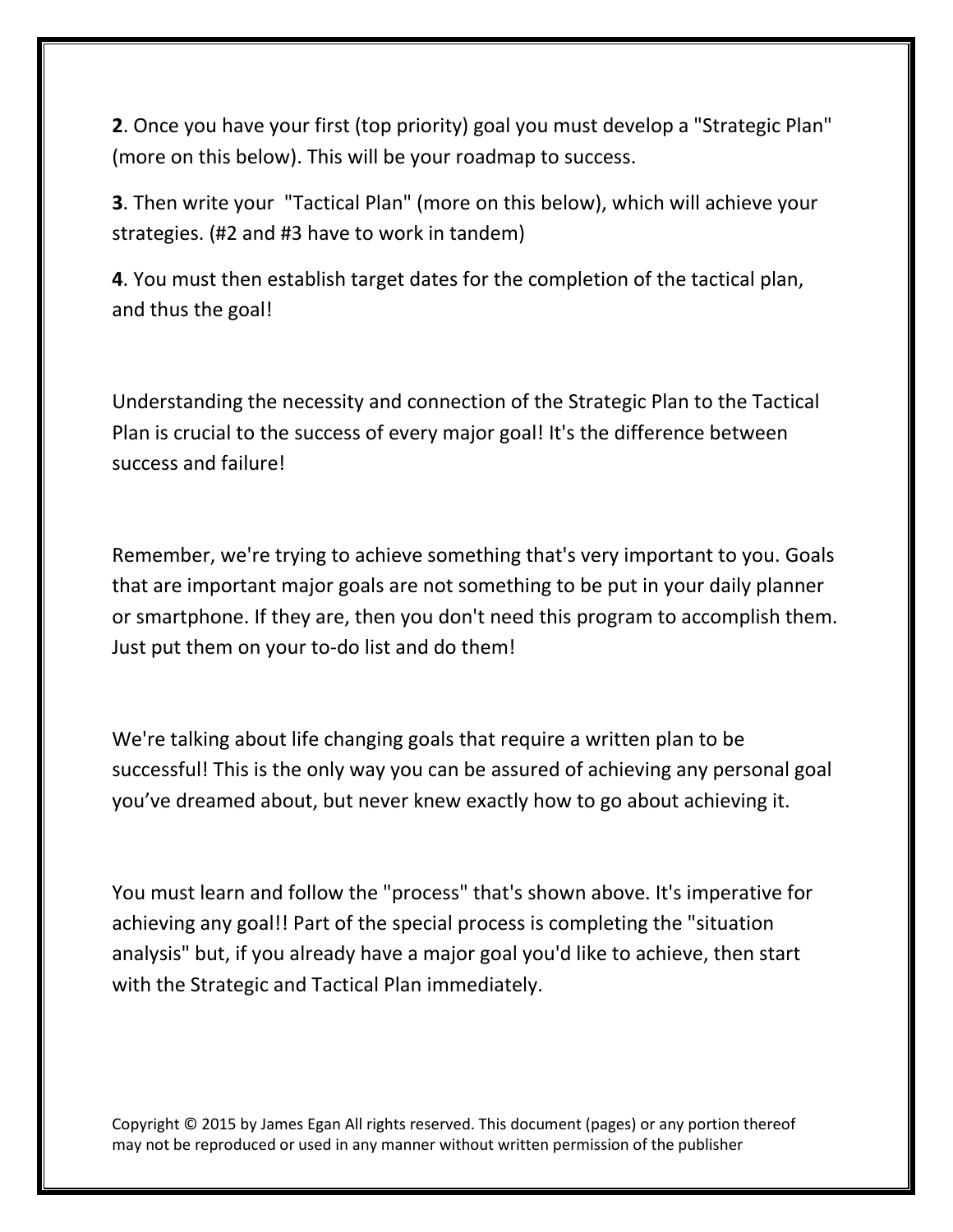You'll also need some goal setting examples to help guide you through this process. We have these examples on several of our website pages, so be sure to check them out later at; <http://goalsforall.com>

You should also make use of our goal setting worksheets as your template, and we'll show you how to get this free goal setting worksheet and make it your own personal worksheet! Get them here; https[://goalsettingworksheets.com](http://goalsettingworksheets.com)

You must be sure the personal goal you're going after is the perfect personal goal for you or it won't have the "juice" to get you excited. This is why the "situation analysis" is so important to complete.

There's a "process" involved in just about everything we do, and especially when setting goals. Without the knowledge of how to use this "process", there's a good chance that the goals you do set will fail.

If you really want to change something in your life, then a phone or planner is not going to get it done. Now we'll explain in detail how and why you must develop a strategic and tactical plan!

First of all the Strategic and Tactical plans must be in lock-step with each other.

In other words, for every "strategy" you write, you must also write several "tactics" which will allow you to achieve each strategy!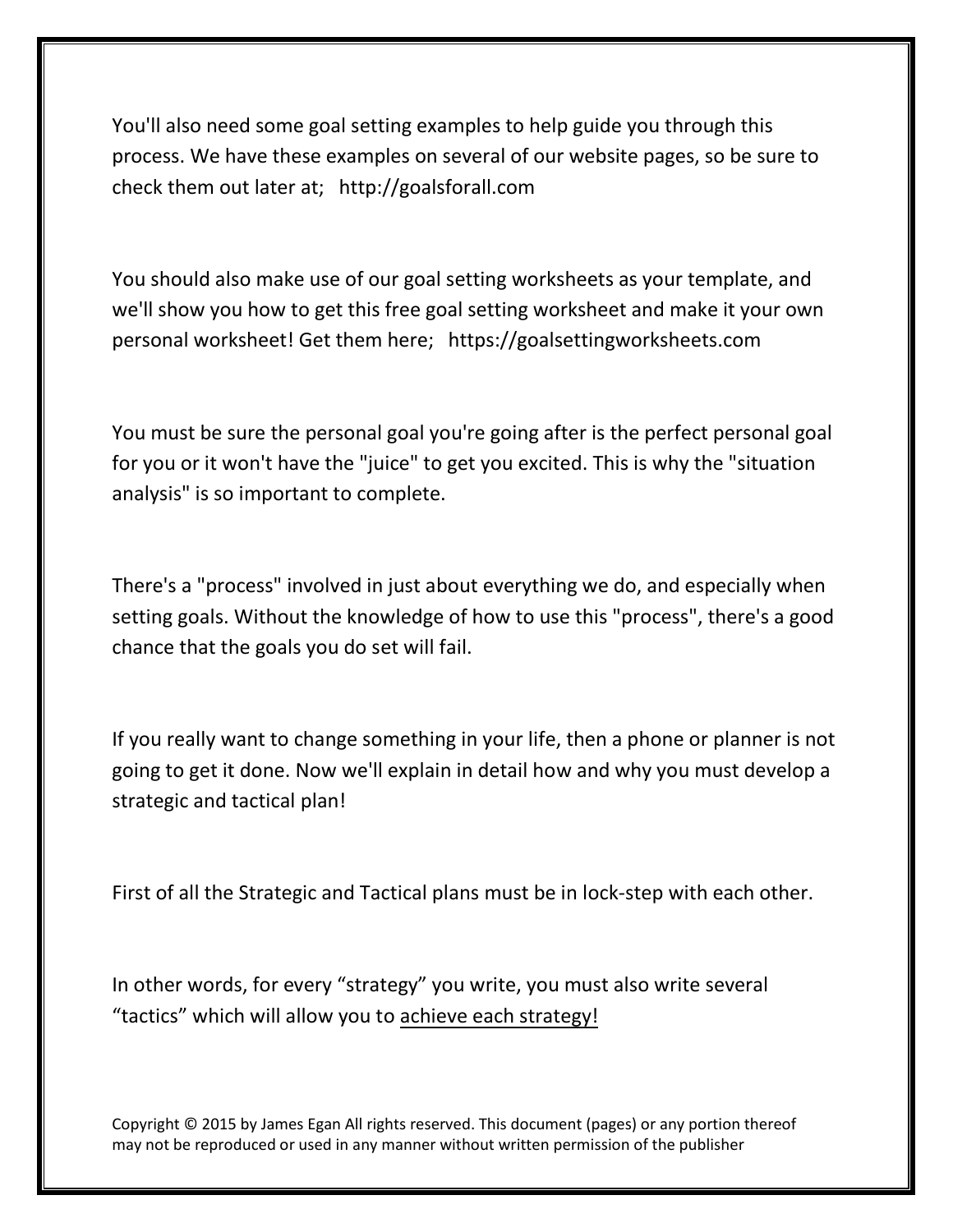Read and understand the above statement thoroughly!! This is crucial to achieving any goal! This is the heart and soul of successful goal setting!!

Strategies are clear concise short statements which state "How" you're going to achieve your goal! Write as many as you think is necessary to complete the goal!

Tactics are detailed statements which show every step you must take to achieve each strategy. Understand this connection completely!!

The combination of strategies and tactics will provide a very vivid picture of exactly where you're going and how you're going to get there!

Remember, this is required for achieving MAJOR GOALS in your life….the things that you dream about having or doing someday.

Once you go through this process one time and achieve your first major goal, you'll be able to accomplish anything you desire! What a great feeling of confidence this will provide for the rest of your life!

I put an "example" strategic and tactical plan on the next couple pages for your review. Keep in mind that this is an example plan only, and your plan can be less or more expansive depending on the level of difficulty of your goal.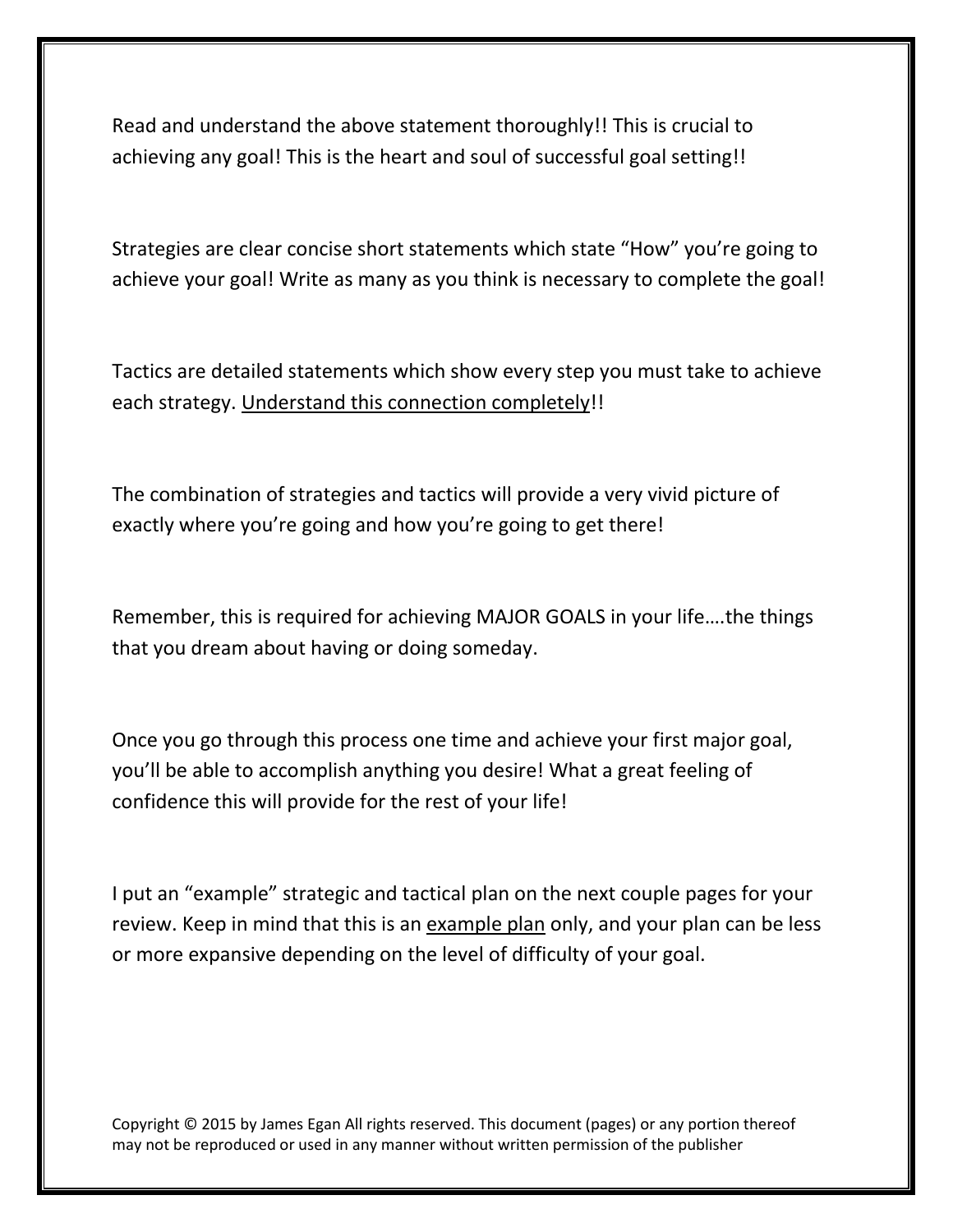## **Example Plan**

**GOAL** = Earn \$90,000 yr. within the next 2 years

## **Strategic Plan**

- A) Finish getting my accounting degree at my local community college.
- B) Visit colleges in my area to get the approximate cost for the accounting courses and books I'll need.
- C) Check with my current employer to see if they will offer financial aid.
- D) Review with my family for possible conflicts of interest.
- E) Meet with my current employer to explore promotion possibilities within the company after getting my degree.

## **Tactical Plan**

**A)** 1. Explore all local colleges and community colleges in the area to see which one has the necessary courses which would allow me to get my degree within the next 18 months.

2. Also check all online courses for costs, and which might have accelerated accounting courses that would allow me to finish sooner than 18 months.

 **B)** 1. Establish a 4-day timeframe for investigating total costs at the various colleges in my community.

2. Weigh all the pluses or minuses of going to a community college vs. an online course, since the online courses can be taken at any time of day or night and might even be cheaper.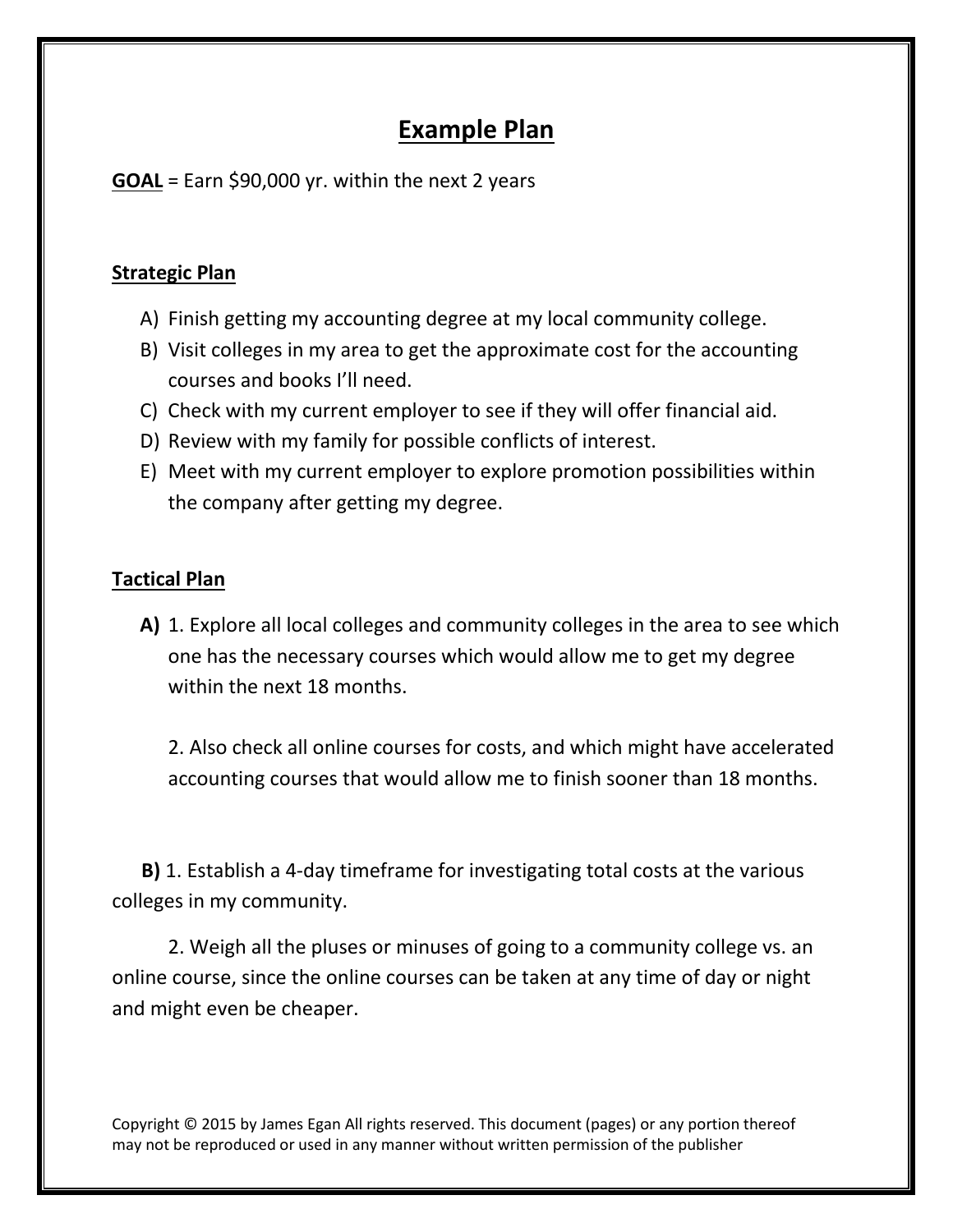**C)** 1. Make an appointment with the Personnel Manager to discuss reimbursement, full or partial, for college or online expenses.

 2. When visiting the colleges find out if they have any financial aid packages or if they know of any government programs with grants or monies available.

 **D)** 1. Discuss in detail, with my spouse and children, my full intentions of how I intend to help myself get promoted to earn more money for the benefit of the entire family.

2. Try to resolve any family issues that arise, to be certain I can achieve my goal without hurting the family in any way, since I may be in school 3 or 4 nights a week for the next year or more.

3. If obstacles arise, try working on some new strategies and tactics but don't give up on the goal! Remember, I can change the strategic or tactical plan at any time, but not the goal.

**E)** 1. When I get within a month of achieving my goal, have another sit-down with my current Boss and the Personnel Mgr., and let them know how I've progressed.

2. Make sure my resume is completely up to date and ready for transmission to other companies if promotion within my own company is not looking good.